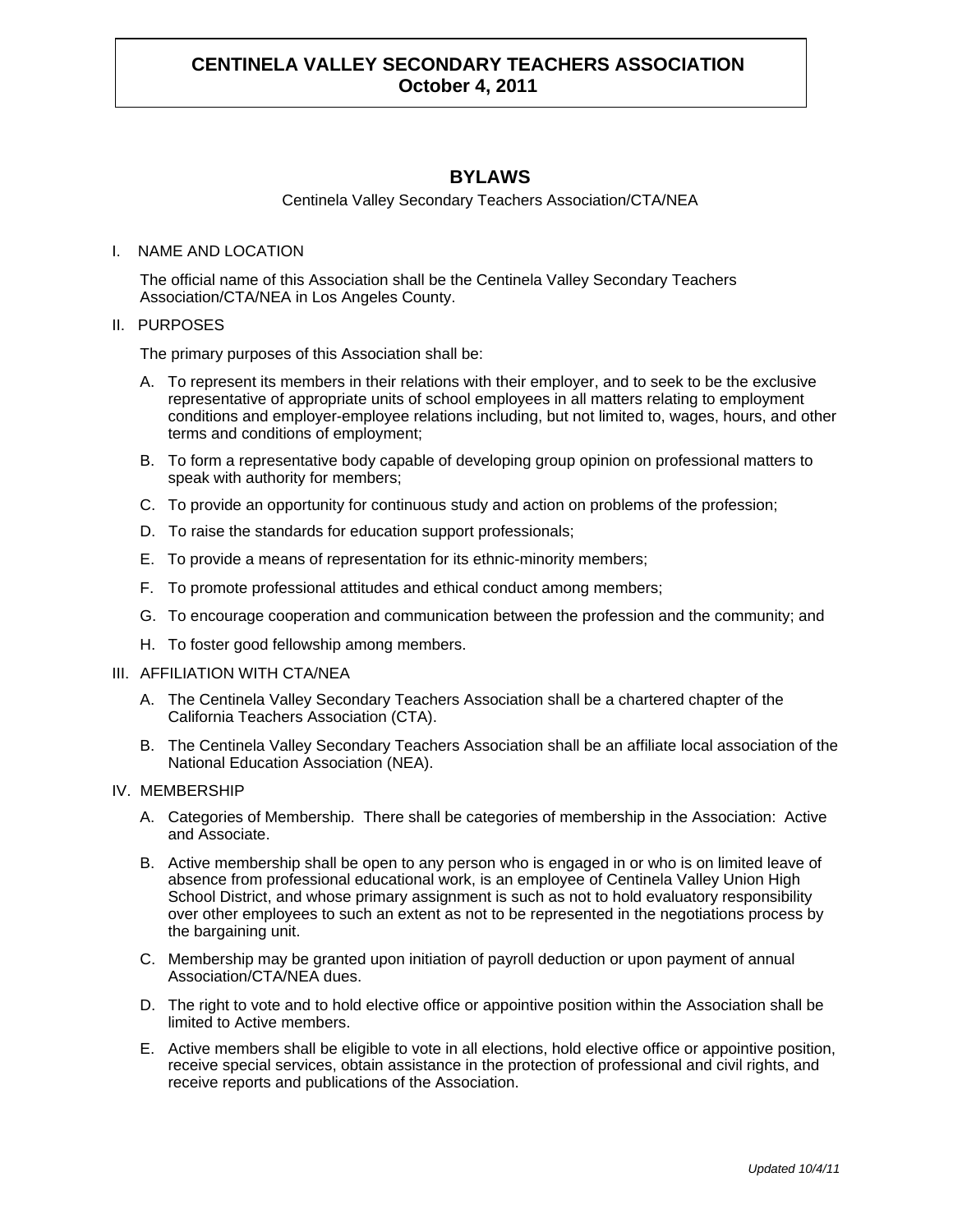- F. An individual who is serving as a negotiator for a public school employer shall not be eligible for membership in the Association.
- G. Active members shall adhere to The Code of Ethics of the Education Profession.
- H. The rights to and privileges of membership shall not be abridged in any way because of age, sex, race, color, ethnic group, marital status, national origin or sexual orientation.
- I. No member of the Association may be disciplined without a due process hearing, which shall include the established appellate procedure.
- J. The membership year shall be that period of time from September 1 of any given calendar year through August 31 of the following calendar year, inclusive.
- K. Unless otherwise expressly provided by law, persons who tender agency fees shall have no rights or privileges within this Association.
- V. DUES, FEES, AND ASSESSMENTS
	- A. The basic annual dues level for Active members, and representation fee for non-members represented in the bargaining unit, shall be sufficient to cover the operation expenses of the Association, the dues of CTA, and the dues of NEA.
	- B. The Association's portion of the basic annual dues, and the representation fee for non-members, shall be established by action of the active membership of the Association at the last regular meeting of the school year.
	- C. The Association shall apportion any negotiated representation fee or organizational security fee on the same percentage basis as the full Association/CTA/NEA dues.
	- D. Membership shall be continuous after initial enrollment until delinquent or until a change in professional status shall make the member ineligible for membership. If by October 31 of any calendar year a member has neither paid the established annual membership dues for the current membership year, nor made satisfactory arrangements for payment, then that person's membership shall be considered delinquent and the name dropped from the rolls.

### VI. POLICY-MAKING BODY

- A. The policy-making body of the Association shall be a Representative Council. The Representative Council, comprised of Active members of the Association, derives its powers from and shall be responsible to the Active membership.
- B. The Representative Council shall be composed of the following Active members:
	- 1. Executive Board, ex-officio;
	- 2. Site Representatives elected on the basis of one-person one-vote;
	- 3. The following additional representatives:
		- *a. Committee Chairpersons, ex-officio non-voting;*
		- *b. CTA State Council Representatives and*
		- *c. Any members of the Association who hold CTA/NEA offices or committee appointments, ex-officio non-voting.*
- C. The Representative Council shall:
	- 1. Establish Association policies and objectives;
	- 2. Adopt the annual budget of the Association on or before the first meeting of the school year;
	- 3. Approve the establishment or discontinuance of committees recommended by the Executive Board; and
	- 4. Establish the dues of the Association.
- D. The Representative Council shall meet at least once during each school month; the number, place and time of meetings to be decided by the Executive Board.
- E. Special meetings of the Representative Council may be called by the President, the Executive Board, or by the petition of twenty percent (20%) of the Active membership.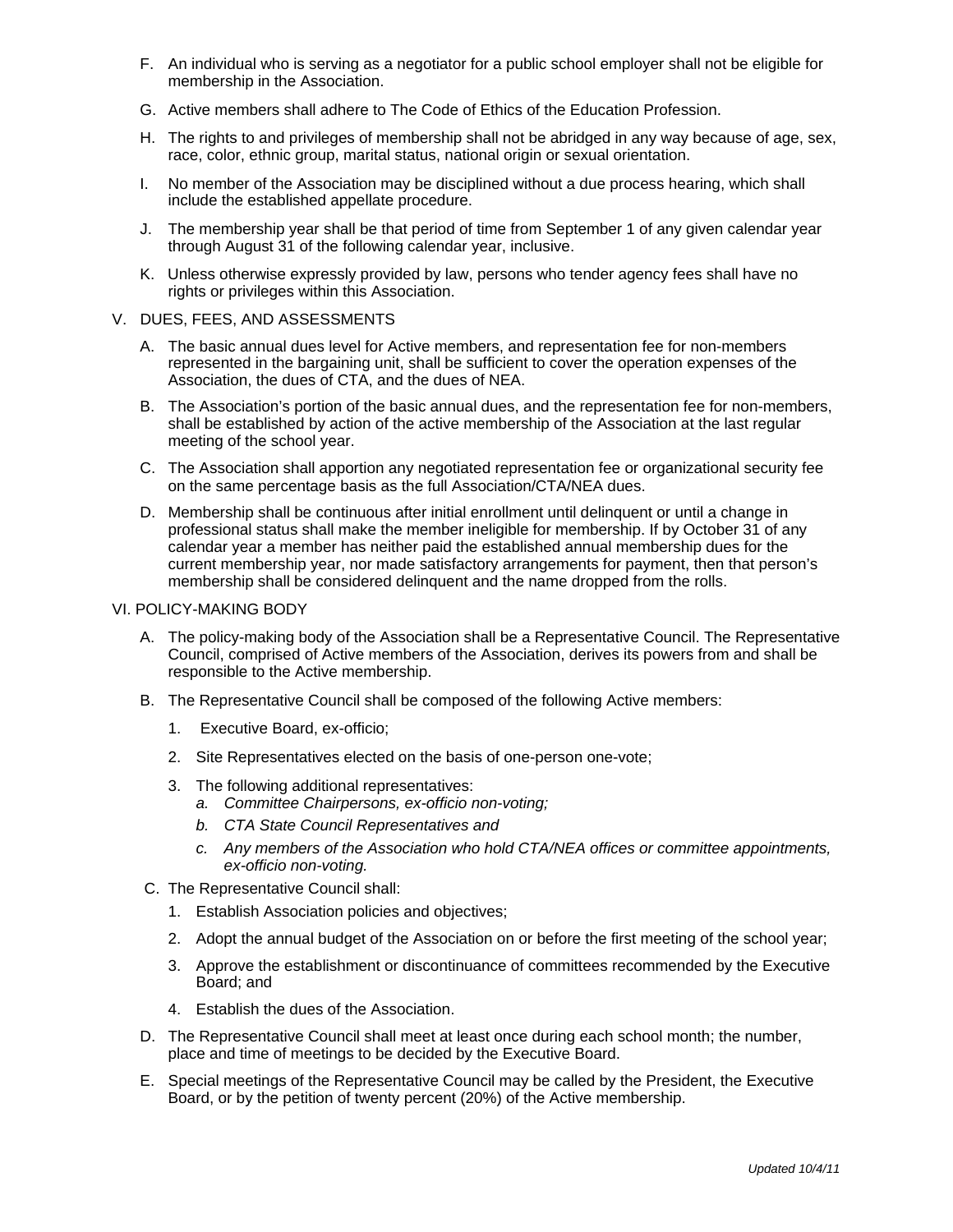- F. Special meetings of the Representative Council shall be called for a specific purpose and no business other than that for which the meeting is called may be transacted.
- G. Notices and agendas for all meetings of the Representative Council shall be sent to all members of the Representative Council at least two days prior to the date of the meeting.
- H. For emergency meetings of the Representative Council during crisis situations, the Executive Board shall adopt procedures to notify representatives of meeting dates, places, and times.
- I. A quorum for all meetings of the Representative Council shall consist of a majority of all voting members of the Representative Council.
- J. Members of the Representative Council shall serve a term of one (1) year. (EXCEPT FOR THE CTA STATE COUNCIL REPRESENTATIVES WHO'S TERMS ARE SET BY CTA.)

#### VII. SITE UNIT REPRESENTATIVES

- A. Site Unit representatives shall be elected by and from the Active membership for each faculty group. Such election shall be by open nominations and by secret ballot.
- B. Each site unit shall be entitled to at least one representative and shall have one representative for each fifteen (15) Active members on the faculty, or major fraction thereof. The Association members at each school shall also elect one alternate, who shall act as a voting substitute for the representative who cannot attend the Representative Council meeting.
- C. Active members who are not represented through an individual school faculty group shall be assigned to a site unit group and entitled to the same representation on the Representative Council as individual school faculty groups.
- D. Vacancies: Vacancies in the office of Representative for whatever cause may be filled by properly elected replacements.
- E. Site Unit Representatives shall:
	- 1. Conduct constant and ongoing liaison between the Representative Council and the Active members of the site unit;
	- 2. Serve as the official channel through which written communications and publications can be easily and quickly transmitted between the Association and the members;
	- 3. Represent the views and input of the Active membership of the faculty in votes taken in the Representative Council, conducting frequent and regular polls of such membership for this purpose; and
	- 4. Perform such additional duties as prescribed by the Executive Board.
	- 5. Organize Facility Advisory Committee (FAC)
	- 6. Attend CTA sponsored Representative training
	- 7. Attend regularly scheduled Representative Council meetings.
- F. Site Unit Representative may not conduct an election in which he/she is a candidate.

### **VIII. OFFICERS**

- A. The officers of the Association shall be a President, a Vice- President, a Secretary, and a **Treasurer**
- B. These officers shall be and remain currently paid-up local, state, and national (Active) members as a condition for nomination to and service in their respective positions during their terms of office.
- C. These officers shall be elected by and from the Active membership of the Association. Such election shall be by open nominations and secret ballot.
- D. Officers shall be elected for a term of one (1) year, commencing on July 1 of any calendar year.
- E. A vacancy shall be deemed to exist in the case of death, resignation, or inability to serve in any of the offices of the Association. If there is a vacancy occurring in the office of the President, the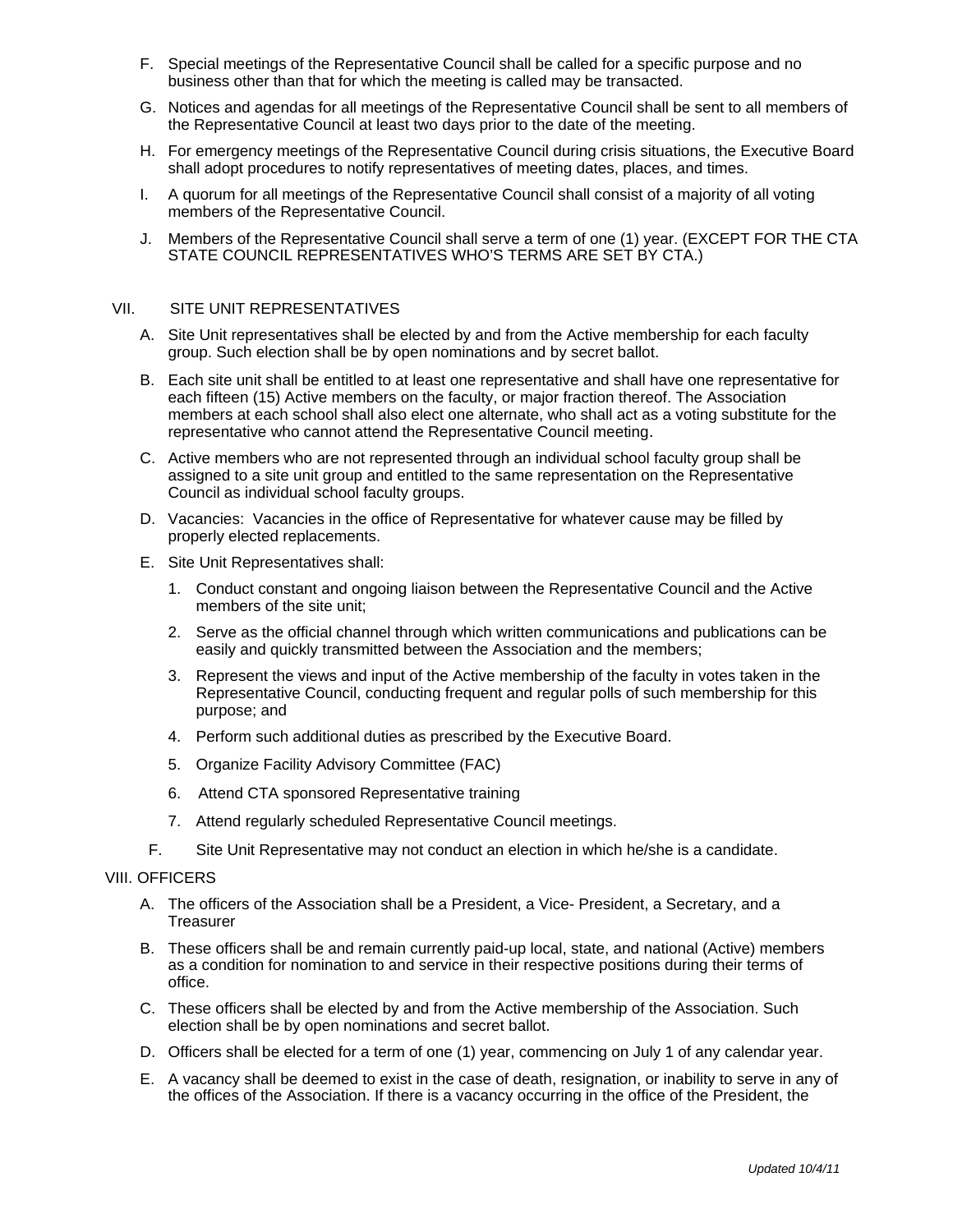Vice-President shall assume the office. In the event a vacancy occurs in the other offices, a special election shall be held to elect successors to fill the unexpired terms.

F. The President shall be the chief executive officer of the Association and its policy leader.

The President shall:

- 1. Preside at all meetings of the Association, the Representative Council and Executive Board;
- 2. Prepare the agenda for the meetings of the Association, the Representative Council and the Executive Board;
- 3. Be the official spokesperson for the Association;
- 4. Be familiar with the governance documents of the Association, CTA, and NEA;
- 5. Appoint all chairpersons and members of committees with the approval of the Executive Board before the end of the previous school year;
- 6. Appoint the chairperson and members of the bargaining unit with the approval of the Executive Board by the beginning of each school year;
- 7. Call meetings of the Association, Representative Council and the Executive Board;
- 8. Propose the procedures for grievance processing for ratification by the Executive Board and the Representative Council;
- 9. Suggest policies, plans and activities for the Association and be held responsible for the progress and work of the Association;
- 10. Attend meetings of the Service Center Council of which the Association is a part; and
- 11. Attend other CTA/NEA meetings as directed by the Representative Council which shall include all meetings of South Bay United Teachers (SBUT)
- G. The Vice-President shall:
	- 1. Serve as assistant to the President in all duties of the President;
	- 2. Assume the duties of the President in the absence of the President;
	- 3. Be responsible for the formation and distribution of the Association's calendar of activities; and
	- 4. Serve as coordinator of committee activities at the direction of the President.
- H. The Secretary shall:
	- 1. Keep a careful and accurate record of the proceedings of each meeting, regular or special, of the Association, Representative Council, and the Executive Board;
	- 2. Be responsible for the distribution of minutes, notice of meetings, and agendas for all meetings to members of the Representative Council and Executive Board; and to the membership when appropriate;
	- 3. Keep an accurate roster of the membership of the Association and of all committees; and
	- 4. Carry on the correspondence pertaining to the affairs of the Association as directed by the President; and
- I. The Treasurer shall:
	- 1. Receive all funds belonging to the Association and be responsible for their safekeeping and accounting;
	- 2. Pay out such funds upon orders of the President;
	- 3. Provide a written financial report for each regular meeting of the Representative Council and Executive Board;
	- 4. Be responsible for an annual audit of the books of the Association and distributing a summary of this audit to the membership; and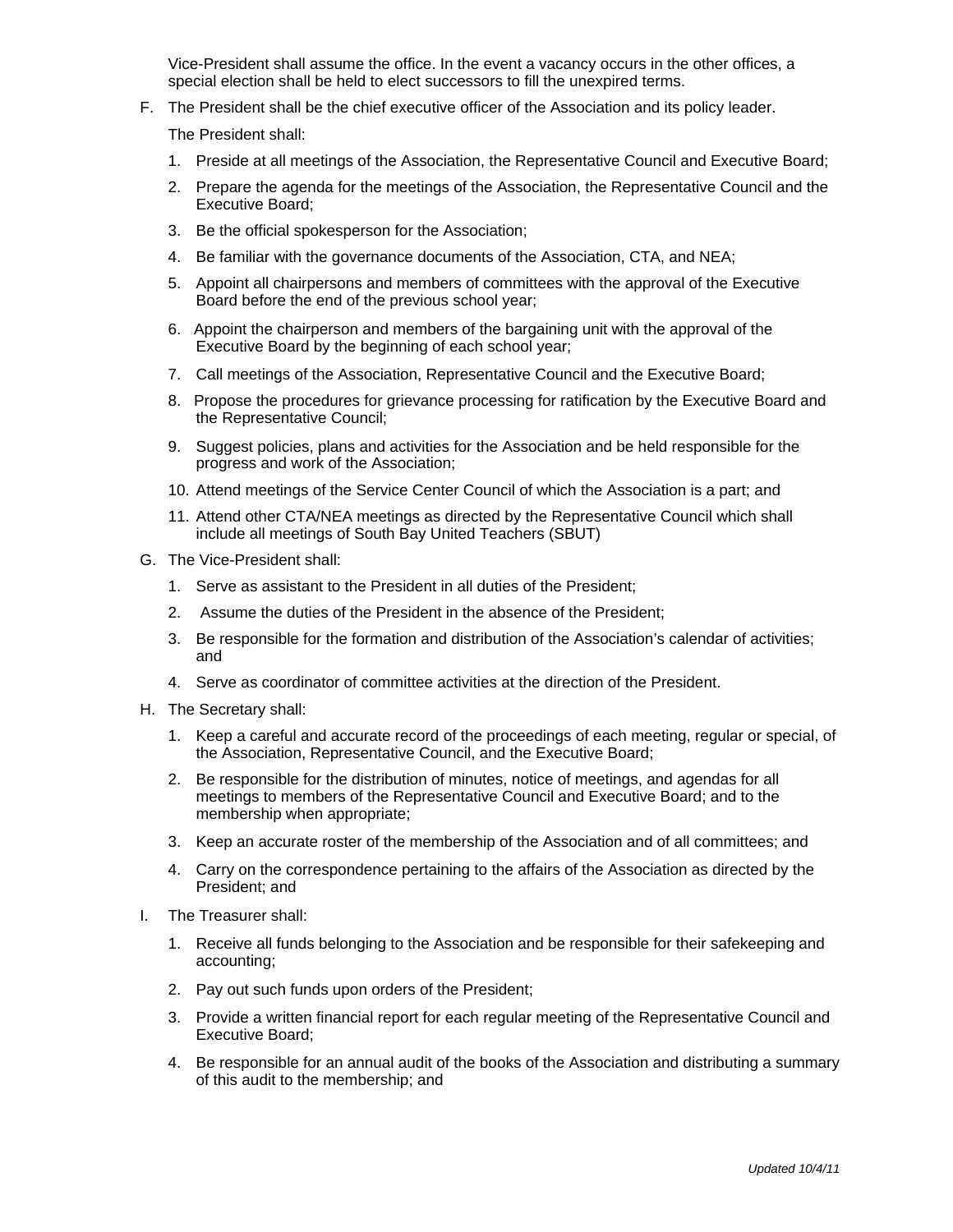5. Be responsible for submitting membership and financial reports to CTA, NEA, and other agencies as required by law.

#### IX. EXECUTIVE BOARD

- A. The Executive Board shall be composed of the **elected** officers and may include three (3) members elected at large from the Active membership, as long as this complies with the "oneperson – one-vote" rule.
- B. All members of the Executive Board shall be and remain currently paid-up local, state, and national (Active) members as a condition for nomination to and service in this position.
- C. The at-large members of the Executive Board shall be elected with open nominations and by secret ballot.
- D. The at-large members of the Executive Board shall be elected for a term of one (1) year, commencing on July 1 of any calendar year.
- E. Vacancies in the position of at-large members of the Executive Board shall be deemed to exist in the case of death, resignation, or inability to serve in this position. If there is a vacancy occurring in this position, a special election to fill the vacancy shall be held within thirty days.
- F. The Executive Board shall meet prior to each regular meeting of the Representative Council and at such other times as the President may deem necessary, or upon written petition of a majority of the members of the Executive Board.
- G. The duties and the responsibilities of the Executive Board are:
	- 1. Coordinate the activities of the Association;
	- 2. Act for the Representative Council when school is not in session;
	- 3. Direct the bargaining activities of the Association, subject to policies established by the Representative Council;
	- 4. Approve appointment and removal (2/3 vote) of bargaining team members;
	- 5. Recommend a budget for the Association to the Representative Council;
	- 6. Approve all appointments to and removal (majority vote) of committees, including chairpersons;
	- 7. Adopt the Standing Rules for the Association;
	- 8. Adopt grievance procedure;
	- 9. Direct the grievance activities of the Association; and
	- 10. Exercise all the business and organizational powers and duties for the Association as prescribed by law and these bylaws, subject to any restrictions that may be imposed by the Representative Council.
- H. A quorum for all meetings of the Executive Board shall consist of a majority of the elected members of that body.

#### X. MEETINGS OF THE GENERAL MEMBERSHIP:

- A. Meetings of the Association may be called by the President, the Executive Board, or by written petition of twenty percent (20%) of the Active membership.
- B. Notices of the Association meetings including date, place, time, and purpose of the meeting shall be made available to all members of the Association at least two days before the meeting except during crisis situations.
- C. For emergency meetings during crisis situations, the Executive Board shall adopt procedures to notify the Association membership of meeting dates, places and times.
- D. A quorum for meetings of the Association shall be 10% of the Active members.
- XI. BARGAINING TEAM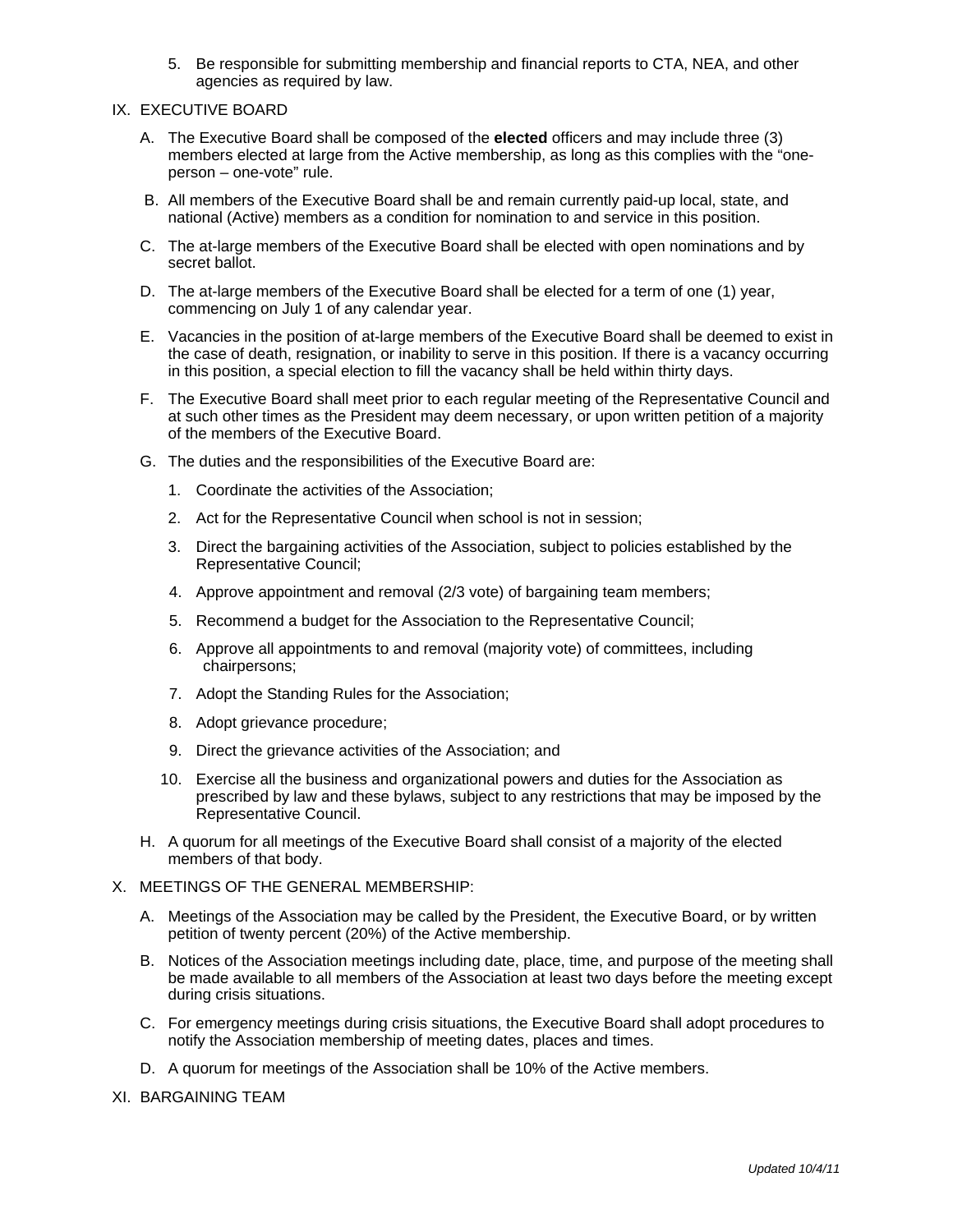- A. The President shall appoint all members, alternates, and the chairperson of the Bargaining Team with the concurrence of the Executive Board.
- B. Vacancies created by resignation or inability to serve shall be filled by the Executive Board from the list of alternates.
- C. The Executive Board, by two-thirds (2/3) majority, may remove a member of the Bargaining Team.
- D. The Bargaining Team shall be under the direction of the Executive Board, and shall report its activities to the Executive Board, as the Board requires.
- E. The Bargaining Team is empowered to reach tentative agreements with the district subject to ratification by the Active membership.
- F. The duties of the Bargaining Team are to represent and to bargain for the bargaining unit(s).
- G. Responsibility and authority for directing the bargaining process on behalf of the Association are vested in the Executive Board subject to policies established by the Active membership.
- H. Employees in each appropriate bargaining unit shall be surveyed to determine contents of the proposed contract demands, and the contract proposal for each appropriate unit shall be approved by Active members in that unit.
- I. The Executive Board shall provide for the dissemination of information regarding bargaining and the activities of the Bargaining Team to the general membership.
- J. Agreements reached between the Bargaining Team and the school board or its representatives shall be considered tentative and not binding upon the Association until such agreements have been ratified by the Active membership in the appropriate unit(s) unless such ratification shall have been specifically waived or otherwise delegated by that active membership.

### XII. GRIEVANCE PROCESSING

- A. The Executive Board shall adopt, with the approval of the Representative Council, the procedures for grievance processing.
- B. These procedures shall include, but not be limited to, the following:
	- 1. Provide for representation to assist all members of the bargaining unit(s) in processing grievances;
	- 2. Training for handling grievances; and
	- 3. Evaluation of the Association's grievance policies and procedures.
- C. The Grievance Committee shall consist of five (5) to seven (7) members. Members of this committee shall be tenured employees. They shall be appointed by the President, subject to approval by the Executive Board for three (3) year terms, so arranged that the terms of not more than two (2) members shall expire in any one (1) year. This committee shall be responsible for implementing the Association's grievance program. It shall provide representatives to assist unit members in processing grievances. It shall keep the Executive Board informed regarding the operation of the grievance program. It shall consider carefully the merits of each grievance and make recommendations to the Executive board regarding the submission of a grievance to arbitration. It shall keep a record of all grievances processed. Such records shall be kept in a confidential file in the Association office, accessible only to the President and current members of the Grievance Committee.
	- 1. The Grievance Committee is empowered to reach tentative agreements with the district subject to ratification by the Active membership only on matters related to changing Collective Bargaining Agreement language.
	- 2. Agreements reached between the Grievance Committee and the school board or its representatives on matters related to changing Collective Bargaining Agreement language shall be considered tentative and not binding upon the Association until such agreements have been ratified by the Active membership.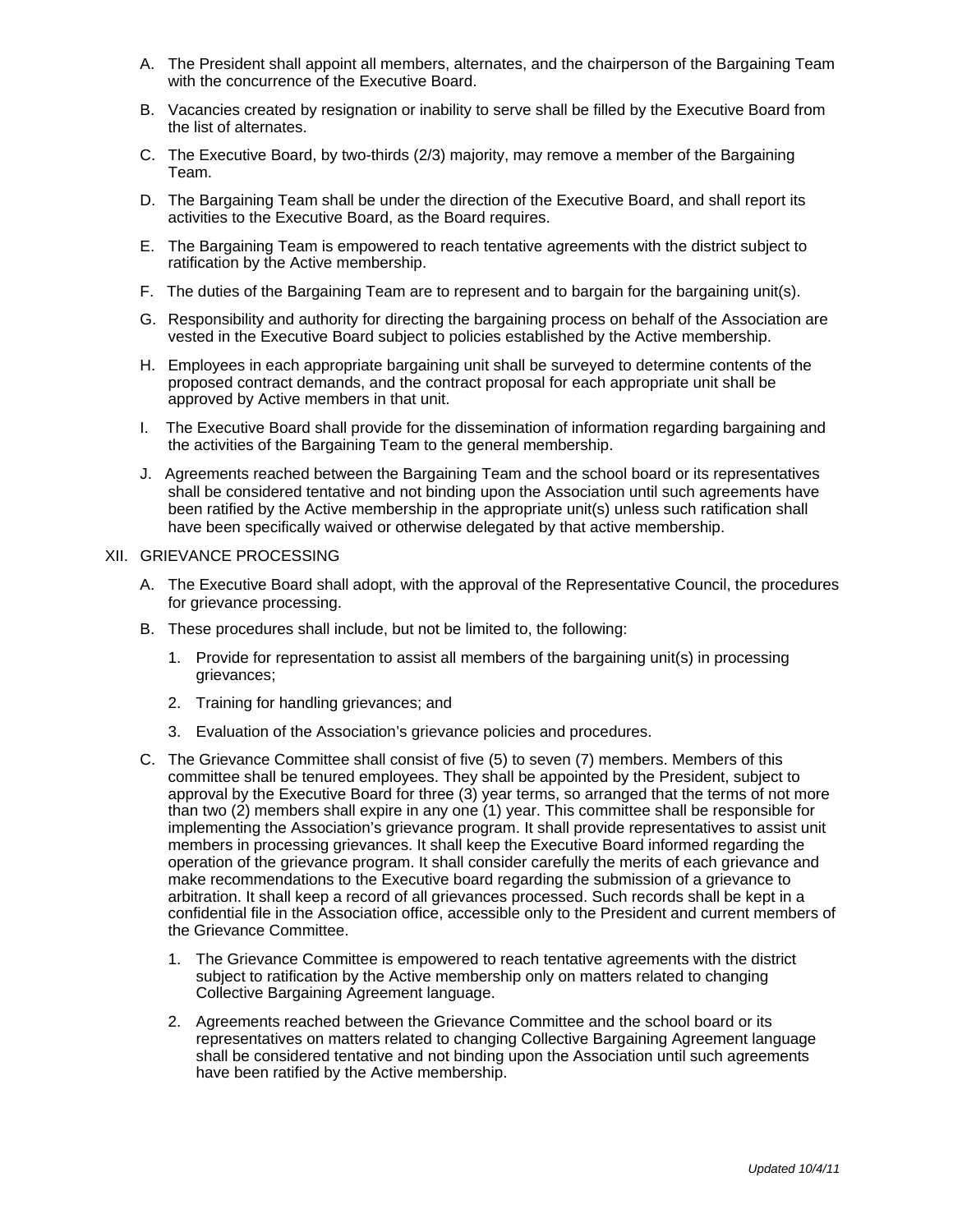#### XIII NOMINATIONS AND ELECTIONS

The chapter president must provide Active members an opportunity to vote in all elections.

- Chapter presidents do not have the option of deciding that such elections shall not be held except for NEA-RA Local Delegate elections where, following a period of open nominations, voting may be waived if the number of candidates is equal to or less than the number of positions to be filled and the affiliate has adopted a governing provision or election policy allowing such a practice.
- A. There shall be an appointed Elections Committee.
- B. Elections shall be conducted with:
	- 1. Open nomination procedure;
	- 2. Secret ballot;
	- 3. All Active member vote;
	- 4. Record of voters receiving or casting ballots; and
	- 5. Majority vote, unless otherwise specified.
- C. State Council Representative elections shall be conducted in accordance with CTA guidelines after the chapter or service center council has been notified to do so by the CTA Elections Committee.
- D. NEA State Delegate elections shall be conducted in accordance with CTA guidelines.
- E. NEA Local Delegate elections shall be conducted in accordance with CTA/NEA guidelines.
- F. The duties of the Elections Committee shall be to:
	- 1. Ensure that all Association/CTA/NEA election codes and timelines are followed;
	- 2. Establish election timelines;
	- 3. Develop and carry out timelines and procedures;
	- 4. Prepare ballots for election of officers and such other elections as may be necessary;
	- 5. Count the ballots and certify the results; and
	- 6. Handle initial challenges.

#### XIV. COMMITTEES

- A. Committees, except as otherwise provided in these bylaws, may be established and discontinued by the Executive Board, subject to approval by the Representative Council.
- B. Each committee shall submit periodic reports to the Executive Board and Representative Council.

### XV. PARLIAMENTARY AUTHORITY

*Robert's Rules of Order, Newly Revised,* latest edition, shall be followed at all meetings of the Association, the Representative Council, and the Executive Board.

#### XVI. AMENDMENTS/PROCEDURES:

These Bylaws may be amended by a two-thirds (2/3) vote of the representatives at any regular or special meeting of the Representative Council. Notice in writing of a proposed Bylaws amendment shall have been submitted to the Secretary (Secretary-Treasurer) and provided to members of the Representative Council at the meeting preceding the one at which it is to be voted upon.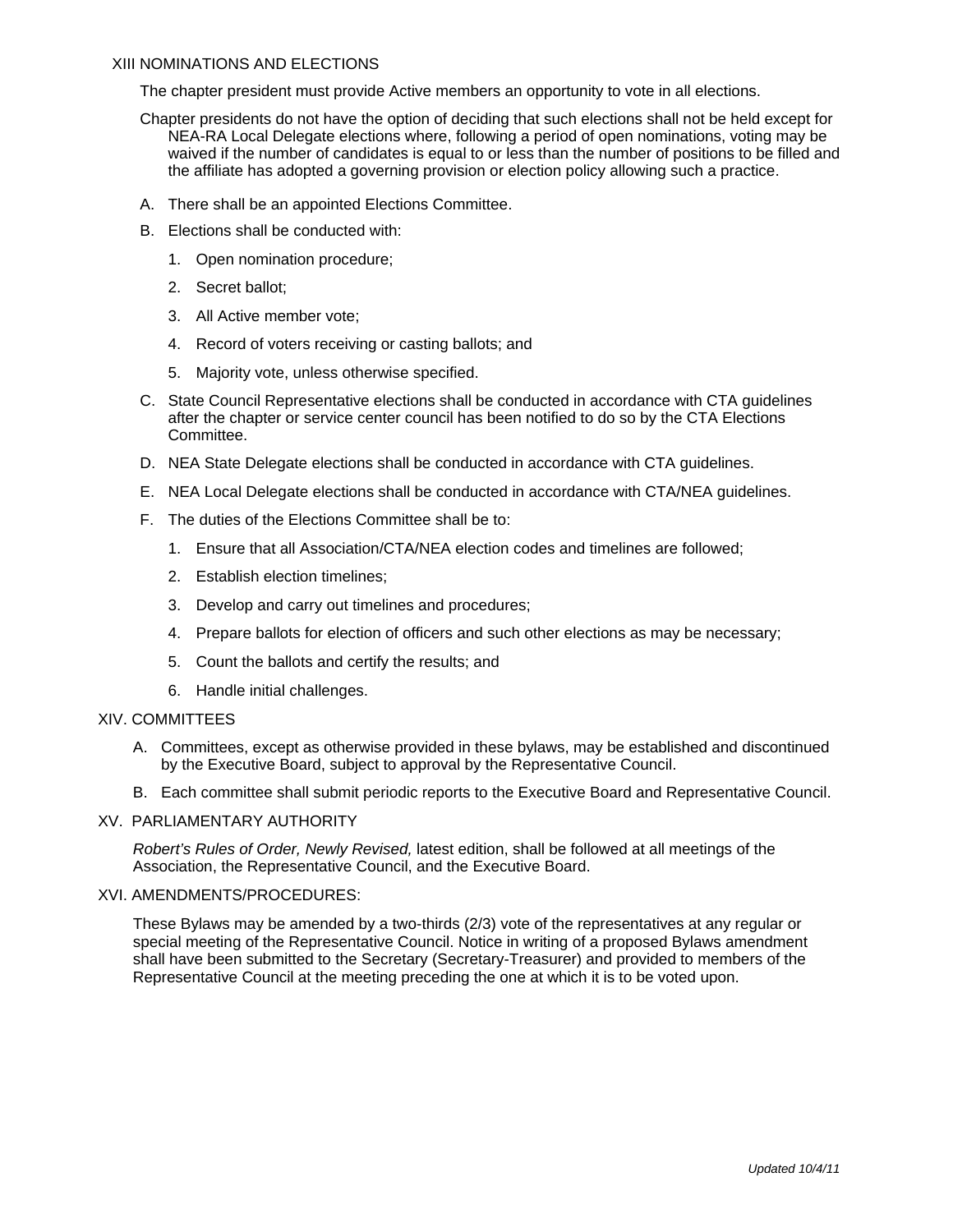# **STANDING RULES**

## **NOMINATIONS AND ELECTIONS**

#### **A. Elections Committee**

- 1. There shall be an Elections Committee.
- 2. The Elections Committee and Chairperson shall be appointed by the president and approved by the appropriate governance body to which it is responsible at the beginning of each school year.
	- 3. The Committee shall be composed of at least three members who are not on the Executive Board, who are familiar with the unit operations, and who are not seeking election.
	- 4. The Elections Committee is charged with ensuring that elections are conducted in a fair and impartial manner.
- 5. Any Association member who is either a candidate on the ballot or whose immediate family member is a candidate shall abstain from all election committee activities on that particular ballot.

### **B. Election Requirements**

- 1. The chapter shall ensure that an open nomination procedure is in place (i.e., any member may nominate any member, including himself or herself). The only qualification for office shall be Active membership in the chapter.
	- 2. Every Active member shall be assured of voting by secret ballot.
	- 3. There shall be at least a fifteen (15) calendar day period between notice of election and the actual voting.
	- 4. There shall be an all Active member vote. A member who is off-track shall be sent election information by mail to his/her last known residence.
	- 5. A chapter shall provide means for all Active members to vote (including vote by mail), and it shall be the responsibility of the member to notify the chapter if s/he desires a ballot at a site other than the regularly scheduled voting place.
	- 6. An Active member shall acknowledge receipt of a ballot by signature on a registration sheet at the time of issuance of the ballot or on an envelope when returning the voted ballot.

If a roster of Active members is prepared for a school site ahead of time, initials of the member may be accepted.

#### **C. Announcement**

- 1. The announcement of election shall include the offices, length of terms, and the election timeline.
- 2. The announcement shall be publicized in a manner that ensures every member has an opportunity to file a declaration of candidacy.

#### **D. Timeline**

- 1. Schools/Work sites on alternative calendars shall be considered when setting election timelines.
- 2. The timeline for the election shall include dates for: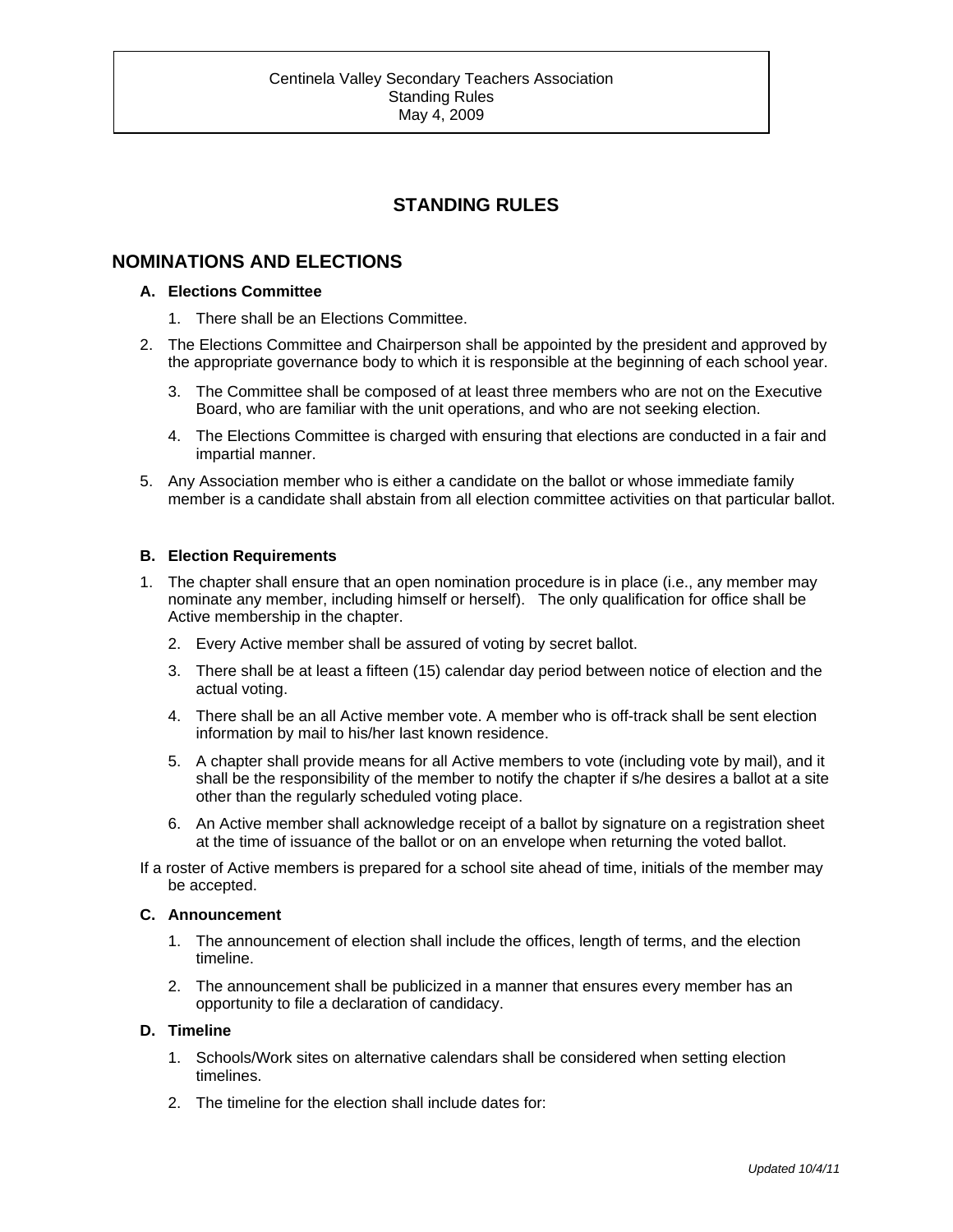- a. Announcement of vacancy(ies) and term(s) of office using a method that will ensure each member is aware of the opportunity to file a declaration of candidacy;
- b. At least fifteen (15) calendar days between the announcement date of the vacancy(ies) and the date of the election;
- c. Place, time and date of receipt (date received, not post-marked date) for declaration of candidacy forms;
- d. Final date to acknowledge candidates' declaration of candidacy;
- e. Date for preparation of ballots;
- f. Date on which ballots will be distributed;
- g. Date by which to request a ballot;
- h. Date(s) when voting will take place;
- i. Deadline date (date received, not post-marked date), time and place for return of ballots;
- j. Date, time and place where ballots will be counted, which should be immediately following the deadline for receipt of voted ballots;
- k. Date that announcement of results shall be made to leadership, candidates, members, and posted at each work site, which date shall be not later than five (5) calendar days following the counting of ballots;
- l. Dates and timelines for run-off election, if necessary; and,
- m. Deadline for filing of challenges to initial election and run-off if held (date received, not post-marked date).

## **E. Finances and Use of Unit Resources**

- 1. Chapter monies received through dues, assessment or similar levy shall not be used to promote any candidate.
- 2. A candidate may not accept direct contributions from a chapter's treasury or indirect contributions in the form of use of a chapter's assets, facilities, staff, equipment, mailings, good will and credit.
- 3. A unit may not state or indicate its preference for a candidate in the unit's publications.
- 4. The official logo of the unit or official Association title may not be used in a way that suggests that the candidate has the support of the unit, CTA, or any of its affiliates.

### **F. Candidate's Rights**

- 1. Privileges extended to one candidate shall be extended to all candidates.
- 2. Each candidate shall receive a copy of the election timeline, procedures and guidelines.
- 3. Each candidate shall have the right to a list of the name and address of work sites and the number of Active members at each site for the purposes of campaigning.

### **G. Ballot**

1. The names of the candidates shall be printed on the ballot in CTA alphabetical order. The name of each candidate shall be as printed on the declaration of candidacy. When a candidate's last name is hyphenated, the name before the hyphen shall be used for placement on the ballot.

In the event that the last name of more than one candidate begins with the same letter or more than one candidate has the same last name, the CTA alphabetical order shall continue to be applied throughout the name including the first name.

- 2. The ballot shall state the name of the office/position, the term, and the names of the candidates.
- 3. The ballot shall include space for a write-in candidate, except in run-off elections.

### **H. Distribution of Ballots and Method of Voting**

- 1. Each member shall receive a ballot.
- 2. Voting shall be by one or a combination of the following methods: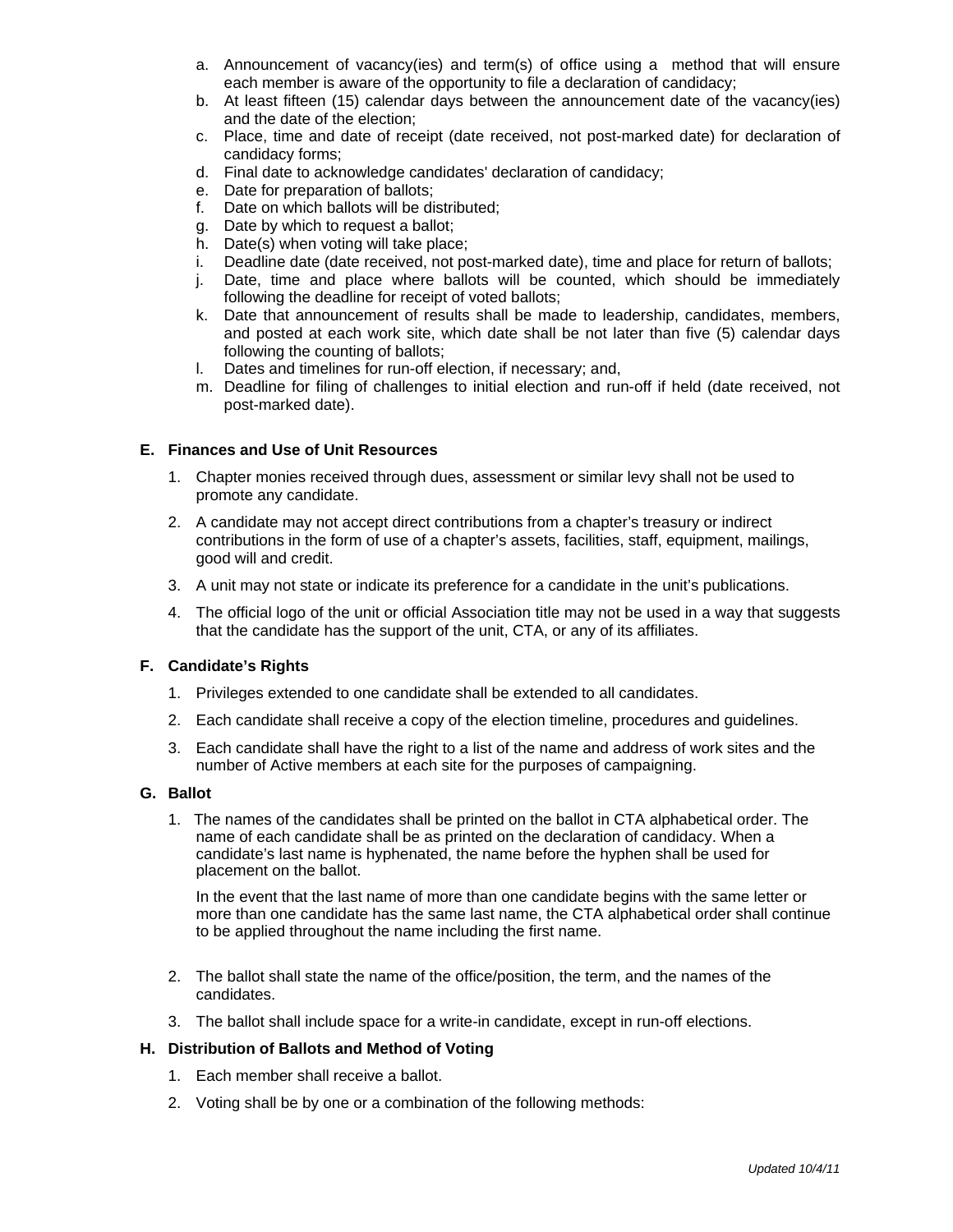a. At School/Work Site/Specified Voting Site

If a Site Representative is a candidate, refer to *A. Elections Committee,* 5.

- 1) Voting At School/Work Site(s)/Specified Voting Site
	- a) Each voter must sign or initial a voter roster/sign-up sheet before receiving a ballot.
		- (1) Voter Roster List of eligible voters.
		- (2) Voter Sign-up Sheet List of eligible voters which includes a place for a signature.
	- b) The marked ballot must be returned to a designated site representative or ballot box.
	- c) Site representatives must return all voter roster/sign-up sheets and ballots to the Elections Committee by the designated date and time. Ballots must be secured and uncounted.
	- d) Active members who are off-track or on a dues paying leave shall be notified by mail in order to provide them an opportunity and right to vote.
	- e) Preliminary counts shall not be completed at school/work sites.
- 2) Voting At School/Work Site(s)/Specified Voting Site Using Envelopes When voting is conducted at school or specified sites using envelopes, the procedure shall be as follows:
	- a) A list of current Active members shall be prepared, which includes each member's name and school/work address.
	- b) The voter shall be provided with the following:
		- (1) A ballot;
		- (2) Instructions on folding of the ballot in the inner envelope; placement of the ballot in the unsigned inner envelope; signature on the outer envelope; and deadline date for receipt of the voted ballot at the chapter office;
		- (3) A small envelope (inner envelope) in which to place the voted ballot; and,
		- (4) A larger envelope (outer envelope) addressed to the chapter, on which the voter prints and signs his/her name.
	- c) At the time of counting of the ballots, the names on the outer envelope shall be checked against the official list of voters. The name on the official list shall be marked to show that the voter has returned a ballot.
	- d) The outer envelope shall then be opened and put in a separate stack for safekeeping as a record of voters.
	- e) All inner envelopes shall be placed in a separate receptacle.
	- f) The inner envelopes shall be slit and the ballots removed from the envelopes, stacked and then counted.
	- g) Active members who are off-track or on a dues paying leave shall be notified by mail in order to provide them an opportunity to vote.
- b. By mail

When the voting is conducted by mail, the procedure shall be as follows: Active members who are off-track or on a dues paying leave shall be notified by mail in order to provide them an opportunity to vote.

Special care should be taken in all phases of handling of ballots to ensure the accuracy and the secrecy of voting by mail. The following procedures and guidelines have been developed for this situation:

- 1) A list of current Active members shall be prepared, which includes the following: name, school/work and home address.
- 2) The mailing list shall exactly correspond to the current official roll of voting members.
- 3) Each voter shall be provided with:
	- a) A ballot;
	- b) Instructions on: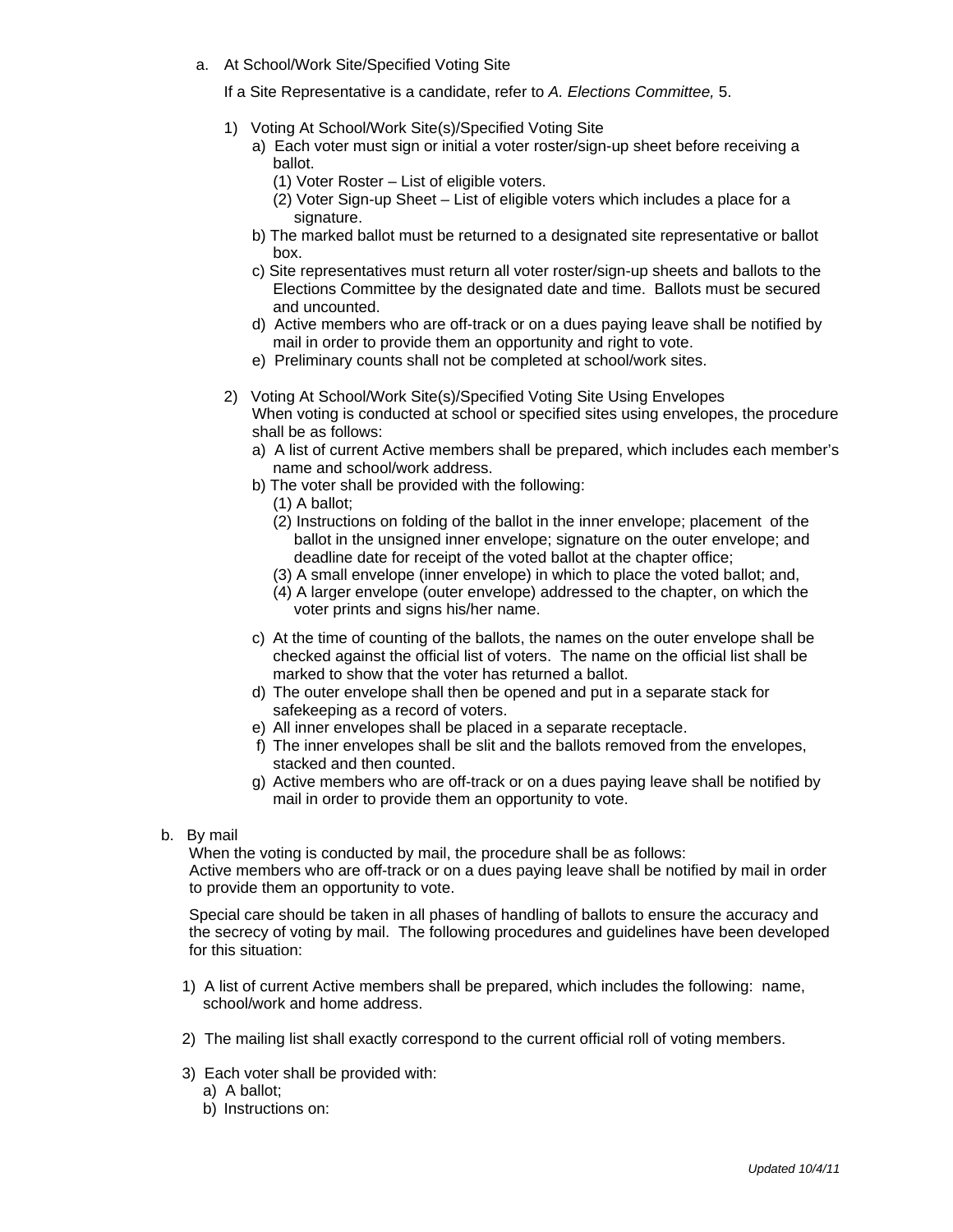- (1) Folding and placing of the ballot in the unsigned inner envelope;
- (2) Placing of the unsigned inner envelope into the outer envelope;
- (3) Signature and school on the outer envelope addressed to the chapter; and
- (4) Deadline date for receipt of the voted ballot at the chapter office.
- c) Inner envelope;
- d) Outer return envelope, addressed to the chapter.
- 4) The ballot shall be date stamped when it is received in the chapter office and then put in a safe place until the votes are to be counted.
- 5) At the time of counting, the names on the outer envelope shall be checked against the official list of eligible voting members.
- 6) The outer envelopes shall then be opened and put in a separate stack for safekeeping as a record of voters.
- 7) All inner envelopes shall be placed in a separate receptacle.
- 8) The inner envelopes shall be slit and the ballots removed from the envelopes, stacked, and then counted.

#### **I. Vote Requirement**

All vote requirements shall be established in accordance with CTA guidelines. Unless otherwise specified, all elections shall be decided by majority vote. Write-in votes are valid and must be counted.

- 1. A majority vote means more than half of the legal votes cast for each office/position on the ballot.
- 2. A plurality vote means the largest number of votes to be given any candidate or issue.
- 3. A two-thirds (2/3) vote means at least two thirds (2/3) of the legal votes cast,
- 4. For unit officers, the election will be by majority.
- 5. For State Council: [*See the Election Timelines, Procedures, and Guidelines in section IV-9.2 of the CTA Elections Manual.*]
	- a. If a unit is a single electoral district or a multiple unit electoral district, the election for State Council Representative will be by majority vote.
	- *b.* If the unit is within a multiple unit electoral district, results must be sent to the Service Center Council Elections Committee to determine if a candidate has received a majority vote. *(It is important that the chapter understands that this election is conducted by the Service Center.)*
- 6. If a candidate does not receive a majority vote, a run-off election shall be conducted among the candidates receiving the highest number of votes. The names on the ballot will be one (1) more than the number of vacancies to be filled. When there are only two candidates for an office, the candidate receiving the higher number of legal votes cast shall be declared elected. **There shall be no provisions for write-in candidates in run-off elections.**
- 7. For NEA Local Delegates, the election will be by majority or plurality vote, as defined in the unit's governance documents. Results must be sent to the CTA Governance Department and to the Service Center Council.
- 8. An election for NEA Delegates may be waived and the candidate(s) declared elected if, following a period of open nominations, the number of candidates is equal to or less than the number of delegate positions to be filled. An affiliate utilizing this provision must have adopted a governing provision or election policy allowing such a practice. This election practice will not generate successor delegates unless the nomination process requires candidates for both regular and successor delegate positions.
- 9. For NEA State Delegates, the election will be by majority or plurality vote as defined in the unit's governance documents. Successor delegates (alternates) are ranked in the order of votes received. Results must be sent to the Service Center Council, which will forward the results to CTA.
- 10. For additional CTA/NEA election guidelines refer to the official CTA Elections Manual.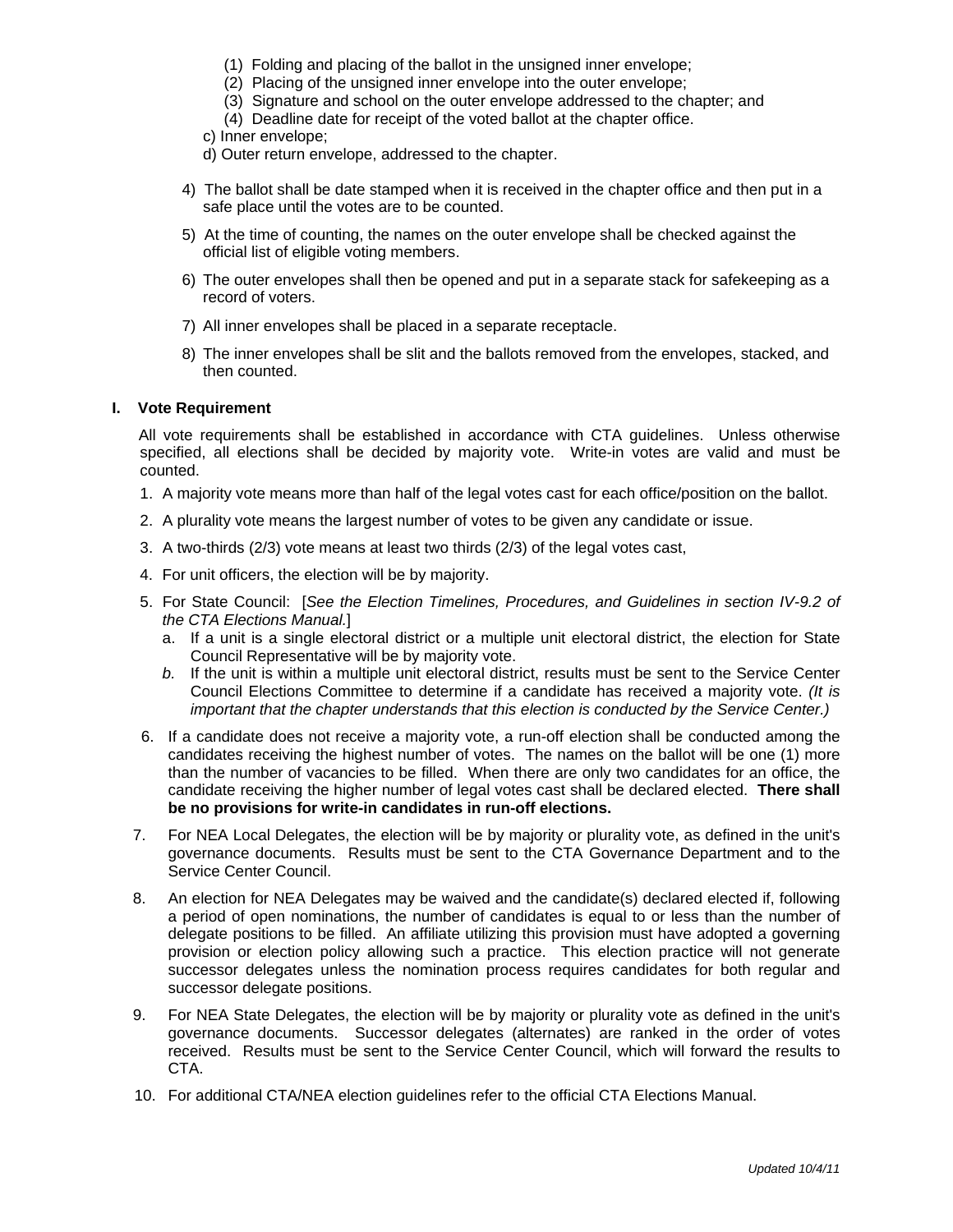### **J. Counting of Ballots**

- 1. Each candidate may designate one observer, who may be the candidate, to observe the vote counting process. The observer shall not interfere with the work of the Elections Committee and must remain in the room where the vote count is taking place.
- 2. The Elections Committee shall count the ballots, which should be immediately following the deadline for receipt of voted ballots.
- 3. Each office/position on the ballot shall be treated as a separate race.
- 4. Blank and/or illegal ballots for each office/position shall be set aside. Examples include the following:
	- a. Member not listed on the voter roster;
	- b. Voter's intent unclear;
	- c. Votes cast for more than number allowed;
	- d. Votes cast on unofficial ballot (probably reproduced); and,
	- e. Candidate is not a member.
- 5. Ballots set aside and not counted are:
	- a. More ballots than signature;
	- b. Ballot(s) submitted after deadline; and
	- c. Voting envelopes without a signature.
- 6. The Elections Committee should categorize each illegal ballot, make a determination on whether the vote(s) in that category should be counted separately, as listed in 4 above, and make a note of the decision. The ballots should remain separate.
	- 7. The Elections Committee will prepare the Teller's Report, recording information on the total number of votes cast, the number needed to win/pass, the number of votes received by each candidate/issue and the number of blank and illegal ballots for each office/position with an explanation of illegality, and signed by each Elections Committee member. The Teller's Report shall not contain a school-by-school or site-by-site breakdown report.
	- 8. The Chairperson of the Elections Committee will deliver the report of the election results to the president and interested parties. The election results shall be posted at each work site as soon as possible following the election.
	- 9. The ballots and voter sign-up sheets should be retained by the unit for one year after the election.

### **K. Observers**

- 1. Each candidate shall be allowed to have an observer(s) (put appropriate number if more than one) at the vote counting site and shall give the name(s) of the observer(s) to the Elections Committee before counting.
- 2. An observer shall not interfere with the counting and shall stay in the counting area until the President or designee has been notified of the results and has notified each candidate of the results.

### **L. Challenge Procedure**

- 1. A challenge cannot be initiated until after the results of the elections have been posted at each work site.
- 2. Challenges for election of State Council Representatives, Alternates, State, and Local delegates to NEA RA follow procedures in the *CTA Elections Manual*.
- 3. The challenging party(ies) must notify the unit president and elections chair of a challenge in writing within ten (10) calendar days after the announcement of the results of the election. If the unit president is a candidate on the ballot, please see item number 5.

The notification must:

a. Specify which unit bylaw(s) and/or standing rule(s) have been violated.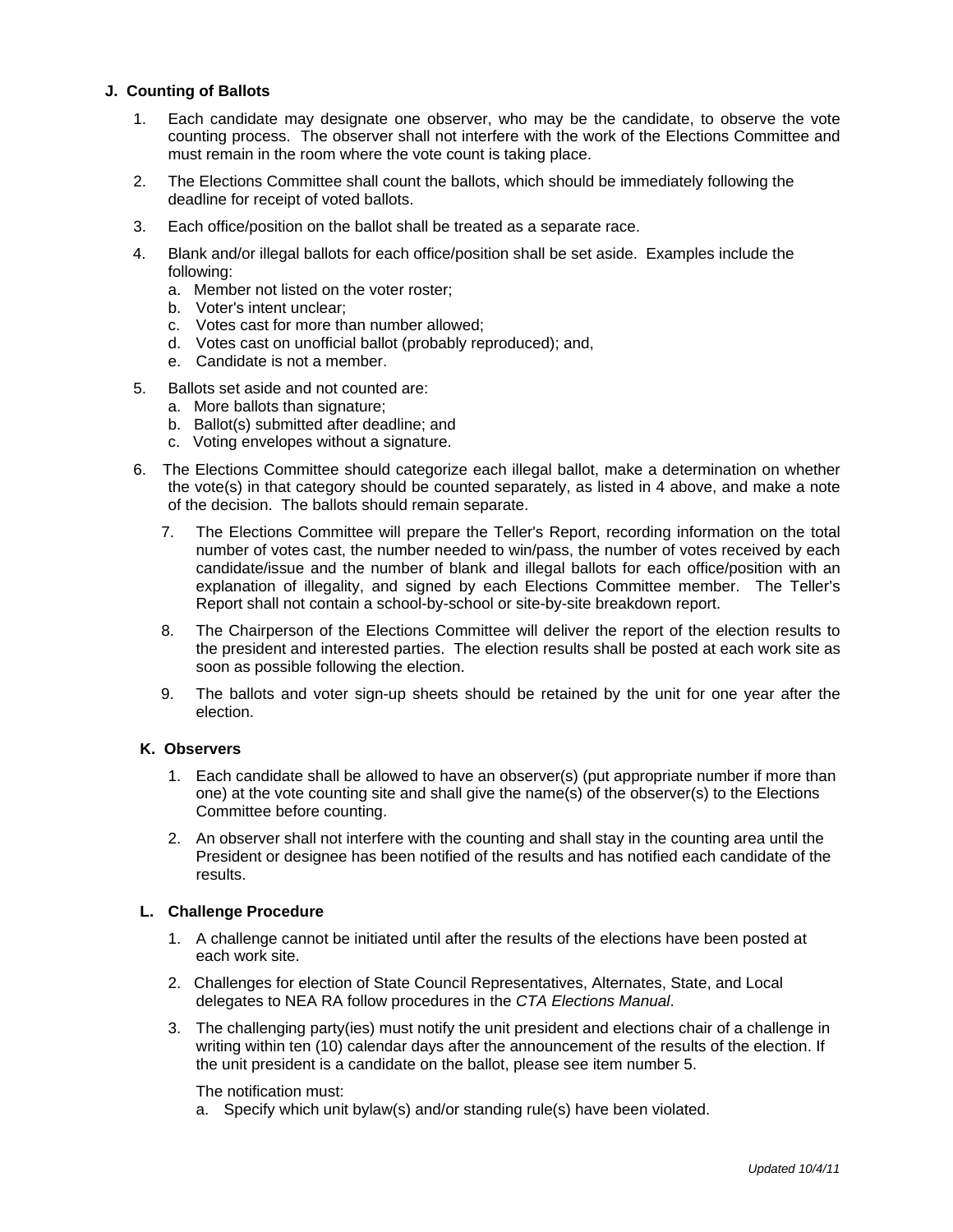- b. Attach evidence of the violations, insofar as possible.
- c. List names and addresses of parties who can give evidence.
- 4. Upon receipt of the challenge, the Elections Committee will notify all the candidates in the election being challenged that a challenge has been filed. Within ten (10) calendar days after receipt of the challenge, the unit's Elections Committee shall, in accordance with the unit's bylaws and standing rules, conduct an investigation and determine whether or not the challenge:
	- a. Is a violation of the unit's election requirement(s).
	- b. Is supported by the appropriate documentation.
	- c. Requires more information. The information will be obtained via the most feasible method.
	- d. Identified violation(s) that may have affected the outcome of the election.
	- e. Within the same 10 calendar day period, the unit's Elections Committee shall submit a written report including issues and recommendations to the Chapter President and the Governance Board.
- 5. Any member of the Governance Board who was a candidate on the ballot, or whose immediate family member is a candidate on the ballot, shall abstain from voting on the report. If in the case where the majority of the Governance Board is unable to act on the challenge the decision shall move to the next highest decision making body according to the unit's governance documents.
- 6. The Governance Board shall act on the report no later than 10 calendar days following receipt of the written report of the elections committee in accordance with CTA Challenge Procedures as described in Appendix O – CTA Challenge Procedures – Local Elections of CTA Elections Manual. The Governance Board must issue its decisions in writing to the challenger and the Elections Committee Chair.
- 7. If the challenging party(ies) wish(es) to appeal the decision of the unit's governance body, he/she may file an appeal in writing within ten (10) calendar days from the date of the decision of the governance body to the CTA President. The appeal shall be the original challenge filed at the unit level, and shall include:
	- a. Specifically which unit bylaw(s) and/or standing rule(s) have been violated.
	- b. Attached evidence of the violations, insofar as possible.
	- c. List names and address of parties who can give evidence.
	- d. Written response of unit's governance body to original challenge.
- 8. If the Governance Board fails to act within ten (10) calendar days of the initial challenge, the individual may file an appeal as described in 7 (a-c) above by writing to the CTA President.
- 9. The challenge procedure for election of State Council Representatives and Alternates, and State or Local Delegates to the NEA Representative Assembly is outlined in the CTA Elections Manual.

#### **M. Initiative Procedures**

- 1. The Active membership shall have the authority to make decisions on any matters affecting the Association or its activities through the initiative process.
- 2. An Active member shall file a notice of the intent to circulate a petition with the chapter president by including a copy of the petition to be circulated, and the names of at least three persons supporting the proposed measure and responsible for its circulation.
- 3. The chapter president shall register the receipt of the notice of the intent to circulate, and acknowledge such registration in writing with the member filing the notice.
- 4. The timeline for gathering signatures will commence the day that the notice of intent is registered. A maximum of fifteen (15) calendar days shall be permitted to obtain the signatures of at least sixty percent (60%) or more of the Active members of the chapter. The petition shall contain the question proposed to be placed on the ballot.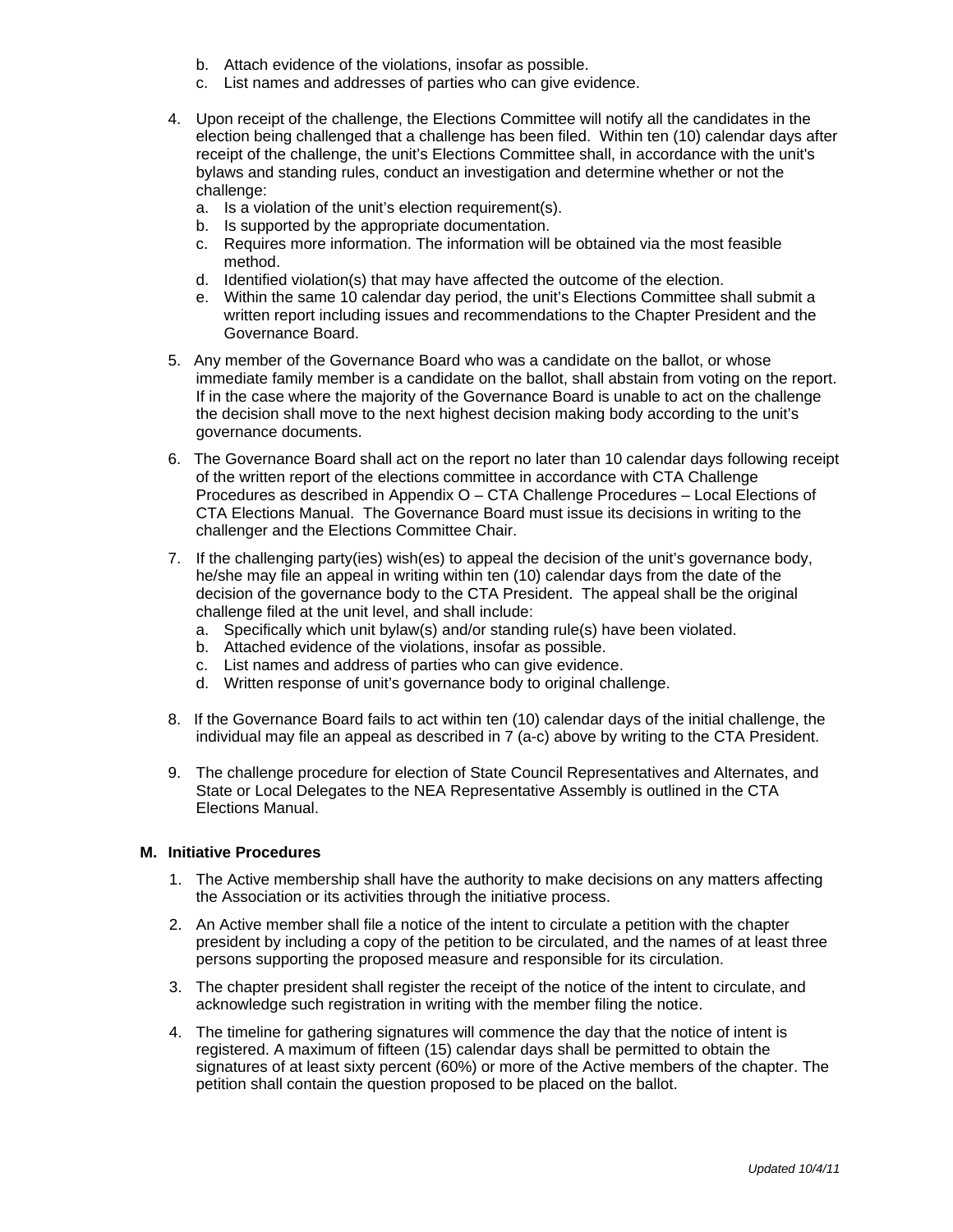- 5. The circulators shall present to the chapter president the petition(s) containing original signatures.
- 6. The chapter president shall have thirty (30) calendar days in which to verify the membership of the signers of the petition.
- 7. If there are insufficient signatures, the petition circulator will be notified within 3 calendar days, that the petition failed for a lack of signatures.
- 8. The chapter president shall cause a ballot to be furnished to the members no less than 15 calendar days after verification of membership, provided that the period that school is officially not in session shall not be included in this count.
- 9. Regular election procedures (e.g., election of officers) shall be followed including voting times.
- 10. The proposal shall take effect immediately upon receipt of the required number of votes, unless otherwise specified.

#### **N. Referendum Procedures**

- 1. Any action or proposed action of the Representative Council or the Executive Board shall be referred to a vote of the Active membership upon two-thirds vote of the Representative Council at any valid meeting.
- 2. The referendum action shall prescribe the exact wording of the question to be posed to the Active membership on the ballot.
- 3. The chapter president shall cause a ballot to be furnished to the Active members no less than 15 calendar days after action by the Representative Council, provided that the period that school is officially not in session shall not be included in this count.
- 4. Regular election procedures (e.g., election of officers) shall be followed including voting times.
- 5. The proposal shall take effect immediately upon receipt of the required number of votes, unless otherwise specified.

#### **O. Recall Procedures**

- 1. The Active membership shall have the authority to recall from office any person or persons having been elected thereto by the chapter's Active members.
- 2. An Active member shall file a notice of the intent to circulate a petition to recall with the chapter president by including a copy of the petition to be circulated, and the names of at least three persons supporting the proposed recall and responsible for its circulation. If the proposed recall is for the person holding the office of president, the request shall be made to the next ranking officer.
- 3. The chapter president shall register the receipt of the notice of the intent to circulate, and acknowledge such registration in writing with the member filing the notice.
- 4. The timeline for gathering signatures will commence the day that the notice of intent is registered. A maximum of 60 calendar days shall be permitted to obtain the signatures of at least 25 percent or more of the Active members of the chapter. The petition shall contain the question proposed to be placed on the ballot.
- 5. The circulators shall present to the chapter president the petition(s) containing original signatures or the vice president if the chapter president is the person being recalled.
- 6. The chapter president shall have 10 calendar days in which to verify the membership of the signers of the petition or the vice president if the chapter president is the person being recalled.
- 7. If there are insufficient signatures, the petition circulator shall be notified by mail that the petition failed for a lack of signatures.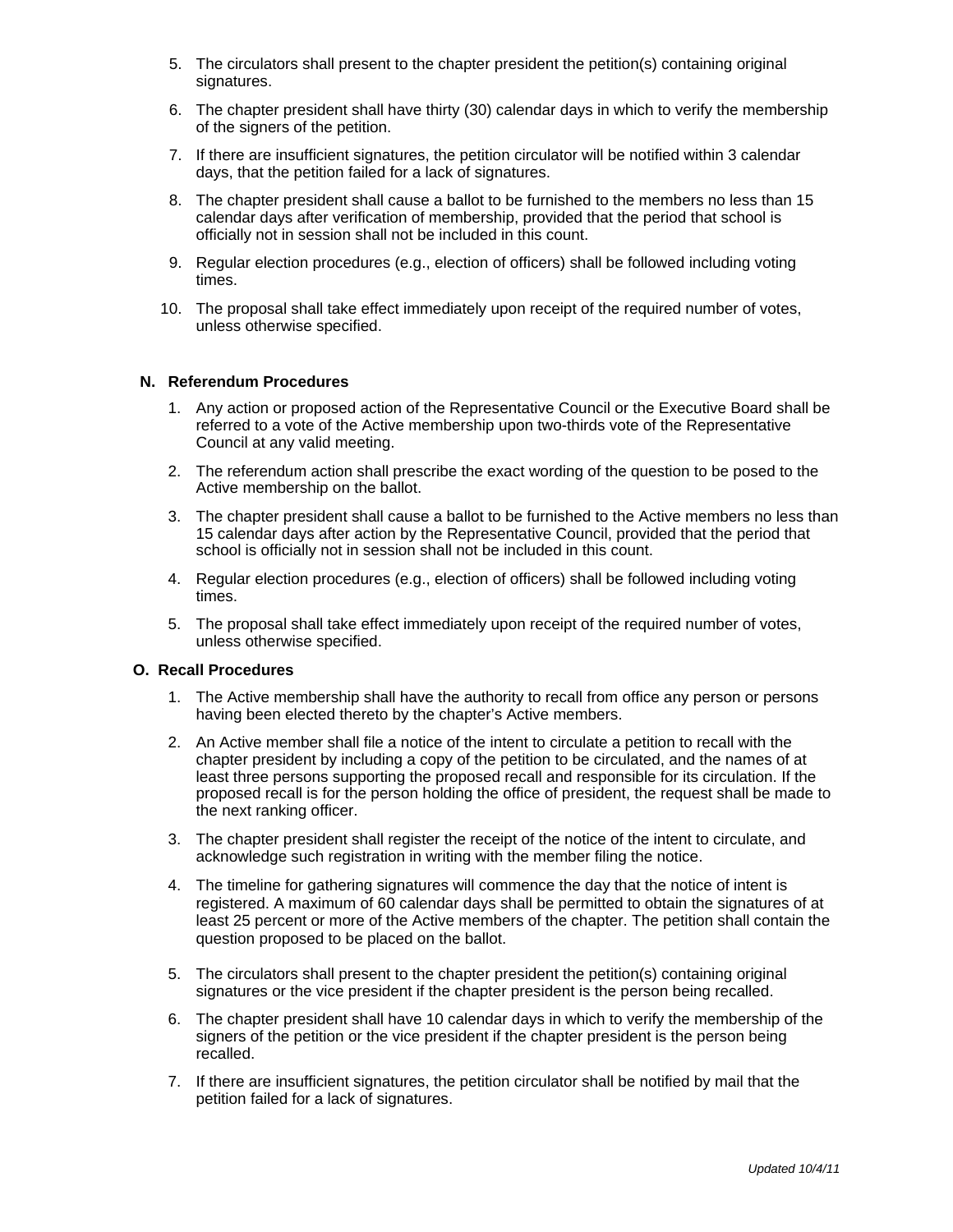- 8. The chapter president shall cause a ballot to be furnished to the Active members no less than 20 calendar days after verification of membership. The period that school is officially not in session shall not be included in this count.
- 9. Regular election procedures (e.g., election of officers) shall be followed including voting times.
- 10. Any necessary supplementary rules governing recall that are not in conflict with the foregoing may be adopted and published within the same publications and by the same manner as are prescribed for other elections within the Association.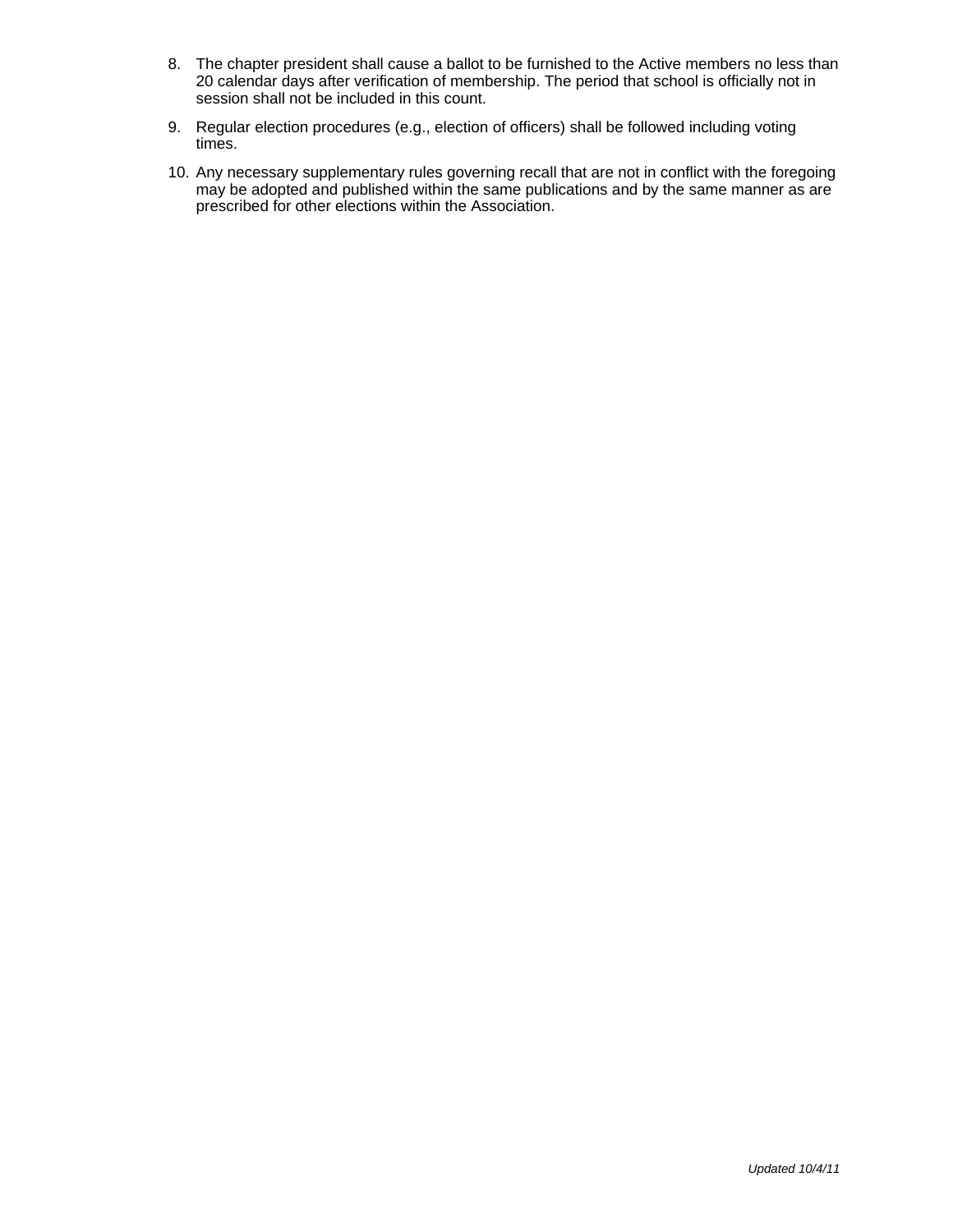# **POLITICAL ACTION COMMITTEE**

## **A. Purpose**

 The CVSTA Political Action Committee (CVSTA-PAC) shall be a component of the South Bay United Teachers Political Action Committee (SBUT-PAC), and the South Bay United Teachers Issues Political Action Committee (SBUT-IPAC) which are established to serve as voluntary funding structures through which members of CVSTA may give direct and indirect financial contributions to support/oppose local and state candidates for office (SBUT-PAC) or to support/oppose state and local issues, including ballot measures (SBUT-IPAC).

## **B. Officers & Members**

- 1. The two CVSTA members of the South Bay United Teachers Board of Directors shall serve as CVSTA-PAC co-chairs.
- 2. The term of office for CVSTA-PAC co-chairs shall run concurrent with the term of office for South Bay United Teachers Board of Directors.
- 3. The CVSTA president shall appoint, and CVSTA Executive Board approve, up to 4 additional CVSTA-PAC members to serve with the co-chairs for the duration of individual chapter campaigns.

## **C. Funding & Spending**

- 1. A voluntary "negative check-off" dues amount of \$1 per member per month will be placed in the SBUT-IPAC account, credited to the CVSTA-PAC. Members may opt out completely or change the contribution to any other amount at any time by submitting a PAC contribution form.
- 2. There shall be two categories of possible expenditures. The general category shall include those campaigns that affect all member chapters of SBUT-PAC and SBUT-IPAC (statewide campaigns). The local category shall include those campaigns that affect only CVSTA members (local bond measures or school board campaigns).

## **a) General Campaigns**

1) The CVSTA members of SBUT-PAC and SBUT-IPAC may authorize expenditures to campaigns of a general nature (state legislators, state issues) from the CVSTA portion of the SBUT-PAC and SBUT-IPAC monies. These expenditures shall be reported to the CVSTA Representative Council.

## **b) Local Campaigns**

- 1) For each campaign that is deemed consistent with the statement of purpose of the committee, a budget shall be established by the CVSTA-PAC, with the approval of the CVSTA Executive Board, not to exceed the amount of funds credited to the CVSTA-PAC that are available in the SBUT-PAC and SBUT-IPAC accounts.
- 2) Spending by the CVSTA-PAC may occur within the constraints of the established campaign budget.
- 3) Reports of all expenditures will be provided to the CVSTA Representative Council on a monthly basis.
- 4) Spending guidelines may be adjusted by the CVSTA Executive Board with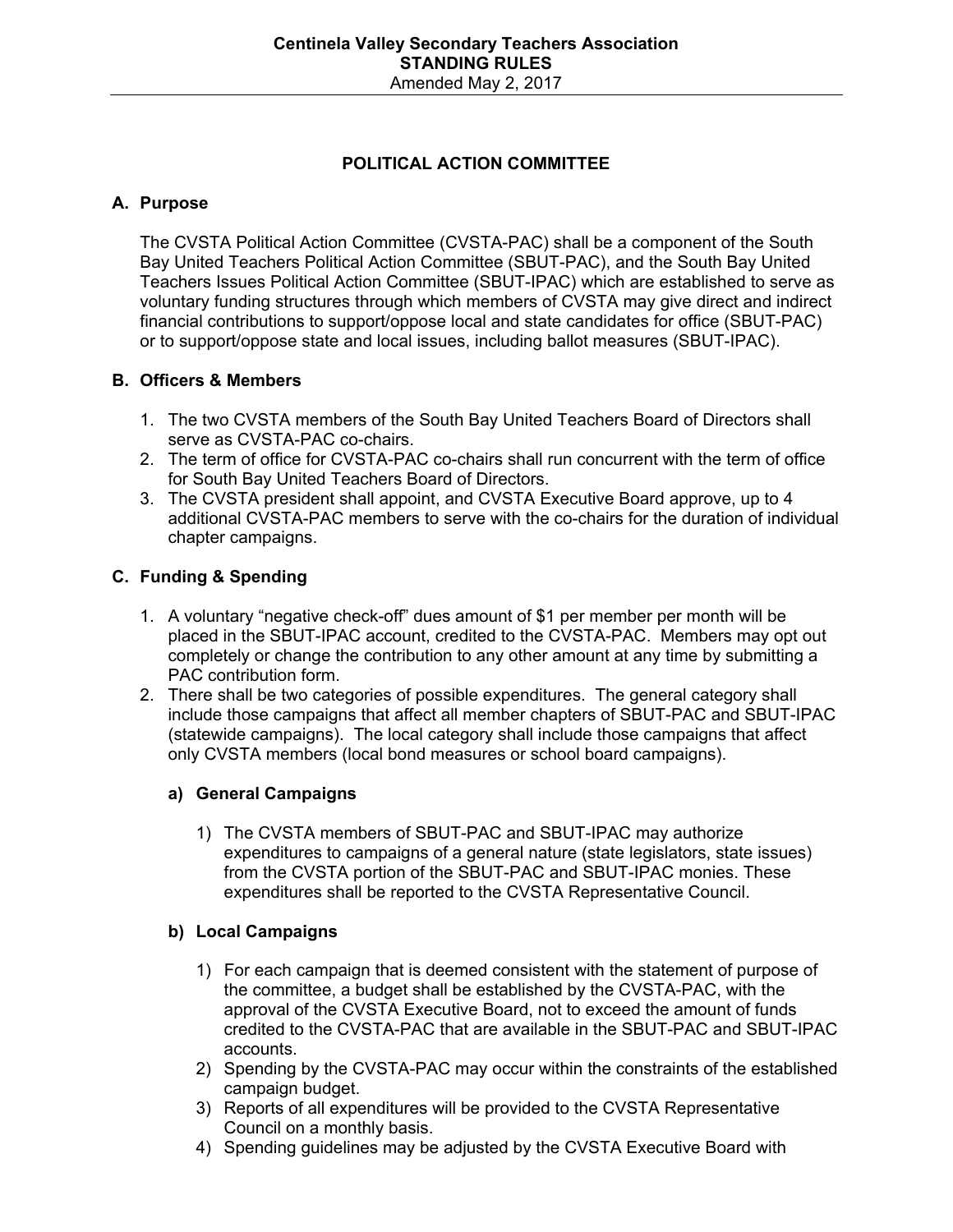approval from the CVSTA Representative Council.

5) No amount of funding or support in kind can be given to support or oppose a candidate unless they are endorsed by the Centinela Valley Secondary Teachers Association.

## **D. Endorsement Process**

- 1. The CVSTA-PAC or the CVSTA Executive Board will forward recommendations to the CVSTA Representative Council for endorsement or opposition of candidates, issues or measures, who shall approve the recommendation by a majority vote.
- 2. The CVSTA-PAC will be involved in the endorsement process of officeholders by interviewing candidates and forwarding recommendations to the CVSTA Representative Council.

## **E. Membership**

1. Any CVSTA member may serve with the CVSTA-PAC in a capacity which most effectively supports the statement of purpose.